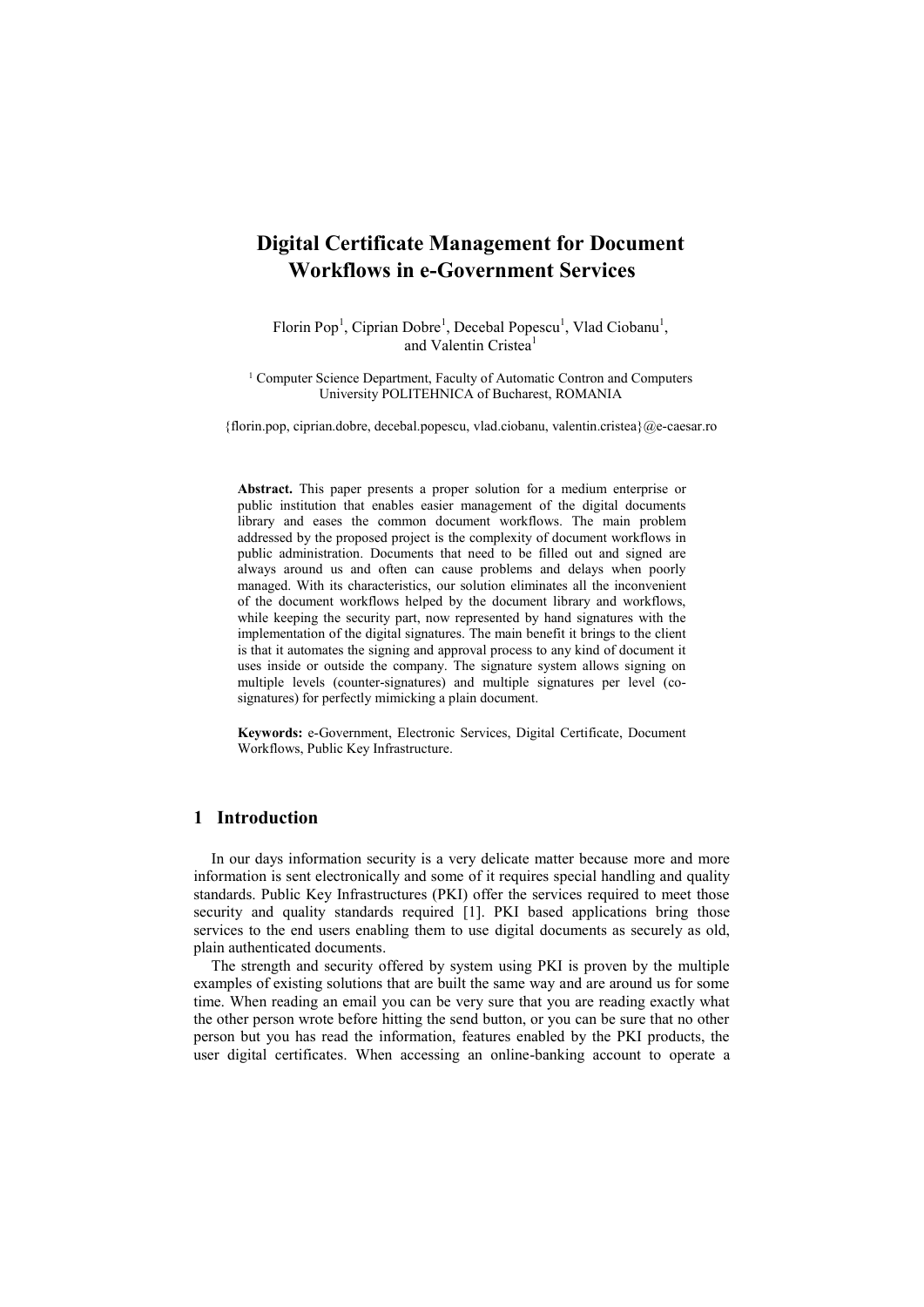payment or money transfer or simply when buying anything on the internet, you are sure that your most sensitive credit card information is secure, thanks to the PKI enabled SSL certificates. When enabling a VPN connection to a remote place, all the network traffic flow is encrypted using digital certificates [2]. All the above examples stand as proof that the PKI is a viable option for our design [3].

For a public institution, implementing the proposed solution would certainly bring a boost in quality services. Currently, most trips to a public institution are viewed as a nightmare mostly because of the confusion around all the paperwork that needs to be filled out, the tight schedules of the institutions employees or even the waiting time at the counter especially around certain deadlines (income declaration deadline). Enabling citizens to digitally fill out all paperwork with good guidance and examples all available at a public digital library would help everyone a lot [4]. From the institution's point of view it would mean less paper document handling, susceptible loosing or damaging, less people at the counter bringing important cost savings.

For an enterprise, implementing the solution enables better management for internal documents. Again, dealing with digital versions of a document is much desirable than handling paper documents that are very prone to being lost, damaged and even forged [5]. Digital signatures evolved to a point where it is easier to forge a hand signature than forging a digital signature produced even by a medium security PKI environment in the same time eliminating the human factor in deciding if the signature is indeed authentic. Last but not least there is a small ecological point of view in the entire project by reducing paper usage in the company.

The rest of this paper is structured as follows. We first present the related work and critical analysis of similar solutions. In the next section we present implementation details of the pilot solution, presenting the technical issues and solutions. Next we present several obtained results and, in the final section, we give the open issues, improvements, future development and conclusions.

### **2 Related work**

In this section we present results for a solution similar to what we are trying to develop. We also present some options for a PKI deployment and compare them with Microsoft Certificate Services from Windows 2003.

*Microsoft Office SharePoint Services (MOSS)*. This is the big brother of the actual chosen solution [6]. Unlike it, MOSS is not free and the extra features it brings do not compensate for the extra cost and complexity increase of both deploy and manage. One of those features that we could have been interested in would be the integrated document approval workflow and form providing out-of the-box solution for the main type of workflow needed in our application. However, being only able to work with .doc files represents a very big draw-back and ultimately led to not choosing this solution. A critical analysis of MOSS is presented in Table 1.

*OpenSSL*. It is an open source project, focused on developing a free, open, toolkit for SSL and TSL protocols and cryptography. At the core of the toolkit stands the "openSSL" command line application [7]. Even if it's not featured as a CA, "openSSL" can provide the services of a Certification Authority with the help of the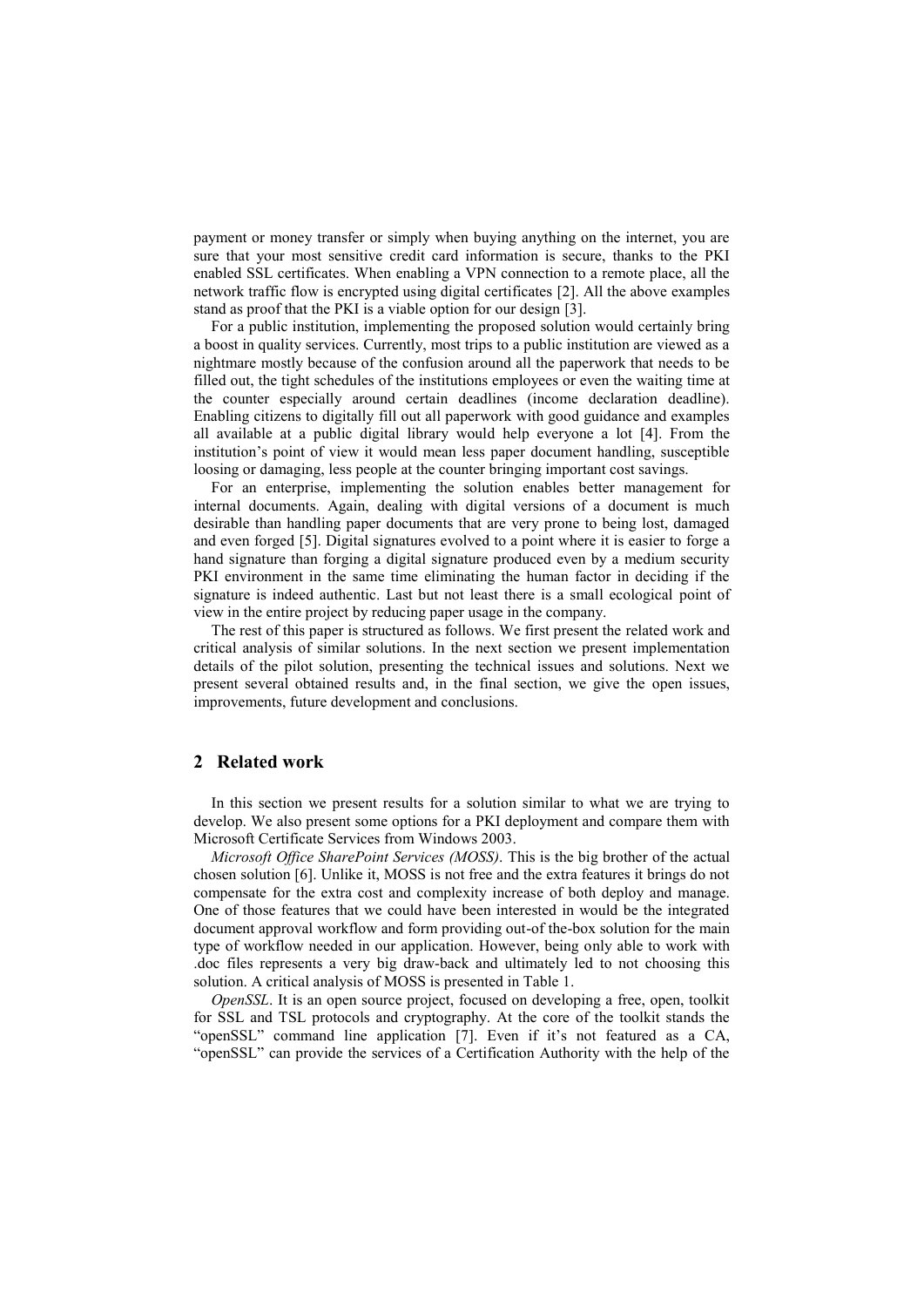integrated cryptographic library: Creation and management of public/private keys, creation of X.509 certificates, CRL files and PKI cryptographic operations (see Table 2) [8].

#### **Table 1. Critical analysis of MOSS**

| <b>Plus</b>                                                                              | <b>Minus</b>                                                                                                   |
|------------------------------------------------------------------------------------------|----------------------------------------------------------------------------------------------------------------|
| Easy and quick to implement (out-of-the-box Only works for "Doc" documents.<br>solution) |                                                                                                                |
| management                                                                               | Good workflow management, alerting and task Not free, unlike the simpler version SharePoint<br><b>Services</b> |
|                                                                                          | A lot more complex and more complicated to<br>use.                                                             |

## **Table 2. Critical analysis of OpenSSL**

| Plus                                                                                | <b>Minus</b>                                                    |  |  |
|-------------------------------------------------------------------------------------|-----------------------------------------------------------------|--|--|
| Free to use.                                                                        | Designed and optimized for SSL and TSL protocols                |  |  |
| <b>Open Source</b>                                                                  | No user interface, hard to manage.                              |  |  |
| Still under development, offers not regular but No OCSP supported<br>often updates. |                                                                 |  |  |
|                                                                                     | Not really designed to be used as a CA in a PKI<br>environment. |  |  |
|                                                                                     | Cannot deploy multiple tier architecture.                       |  |  |

*CertSign* certificates and signing application: CertSign is a company that offers digital certificates for any person that wants a digital identity. Included in their offerings package there is an application that can be used for digital documents management. Implementation of this pseudo-solution in an enterprise would mean buying certificates from CertSign for every employee and use the application to perform operations on digital documents. In Table 3 there is a list with the summarization of this solution, pointing out the strengths and weaknesses.

#### **Table 3. Critical analysis of CertSign**

| Plus                                                                                              | <b>Minus</b>                                                                                                                                                            |  |  |
|---------------------------------------------------------------------------------------------------|-------------------------------------------------------------------------------------------------------------------------------------------------------------------------|--|--|
| Good, secure PKI, trusted.                                                                        | No workflow management                                                                                                                                                  |  |  |
| (PKCS#7) that can be processed with any other certain price)<br>application                       | Good application for document signing, Expensive to implement and maintain<br>producing signatures in well known formats (certificates need to be renewed annually at a |  |  |
| Offers certificates on USB tokens - provides No control over issued certificates<br>good security |                                                                                                                                                                         |  |  |

*CryptoBOT e-Workflow*: This is a commercial application part of a bigger solution, also including a signing application (e-Crypt) and a Certification Authority server. It also works with other externally issued certificates. The e-Workflow solution is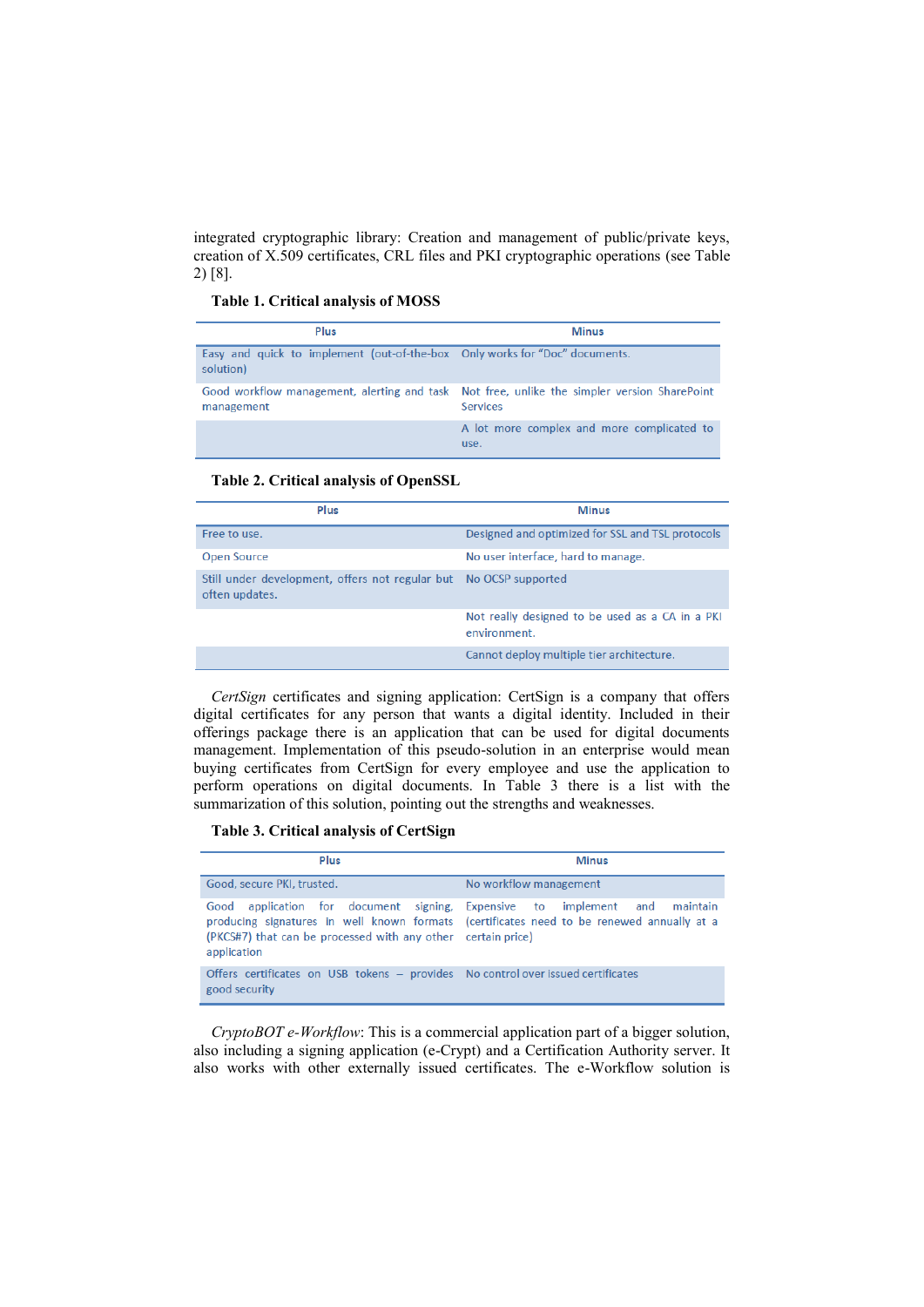composed from two main components: *the server component* that is simply an application running on a designated computer that listens for workflow requests and *forward alerts to users* that need to take action in a workflow. Also interacts with the database for logging [9]. The client part is a more complex application where the user logs in and can see a list of documents and running workflows. The application seems complicated and difficult to use and manage and does not have an attractive look and feel. The critical analysis is presented in Table 4.

|  |  |  |  |  | Table 4. Critical analysis of CryptoBOT e-Workflow |
|--|--|--|--|--|----------------------------------------------------|
|--|--|--|--|--|----------------------------------------------------|

| Plus                                                                                 | <b>Minus</b>                                                                                                                                                               |  |  |  |
|--------------------------------------------------------------------------------------|----------------------------------------------------------------------------------------------------------------------------------------------------------------------------|--|--|--|
| Can sign and integrate any type of document in<br>a workflow                         | desktop<br>Server<br>simple<br>component<br>is.<br>- a<br>application.                                                                                                     |  |  |  |
| Can define levels of urgency to documents in a<br>workflow                           | Client application is difficult to use, does not have<br>an attractive look and feel                                                                                       |  |  |  |
| Ability to insert comments along with the<br>signature using the e-Crypt application | The alerting system is not based on email but on<br>alerts being sent from the server to the client<br>application, requiring the client app to be started<br>at any time. |  |  |  |
|                                                                                      | Only works with e-Crypt application forcing you<br>to buy the whole package.                                                                                               |  |  |  |
|                                                                                      | Saves the signature files in a proprietary format<br>thus not allowing the signatures to be verified<br>and validated outside the environment.                             |  |  |  |
|                                                                                      | As the web-site shows, it appears the solution has<br>not been updated for a long time.                                                                                    |  |  |  |

*EJBCA*. Another open source PKI Certificate Authority built on J2EE technology. It is advertised as a strong, flexible, high performance CA with a lot of features, ready to be implemented. One of the greatest advantages of EJBCA is that it is platform independent, being built on J2EE [10]. Also it supports most cryptographic algorithms and formats for certificates, revocation lists and it supports OCSP responders [11]. Actually, this is a very good alternative to Microsoft's Certificate Authority and could be a valid option in our infrastructure if the client requires it. The main problem with it, and the reason that we could chose Microsoft over it, is that being an open source project, there is no real official support or security patches that can be produced in little short time in case of an emergency.

| Plus                                                  |  |  |  |  | <b>Minus</b>                                                               |
|-------------------------------------------------------|--|--|--|--|----------------------------------------------------------------------------|
| Free to use                                           |  |  |  |  | Management is done with a web application that<br>depends on a web server. |
| Open source                                           |  |  |  |  | No official tech support                                                   |
| Implemented as PKI in some word-class<br>enterprises. |  |  |  |  |                                                                            |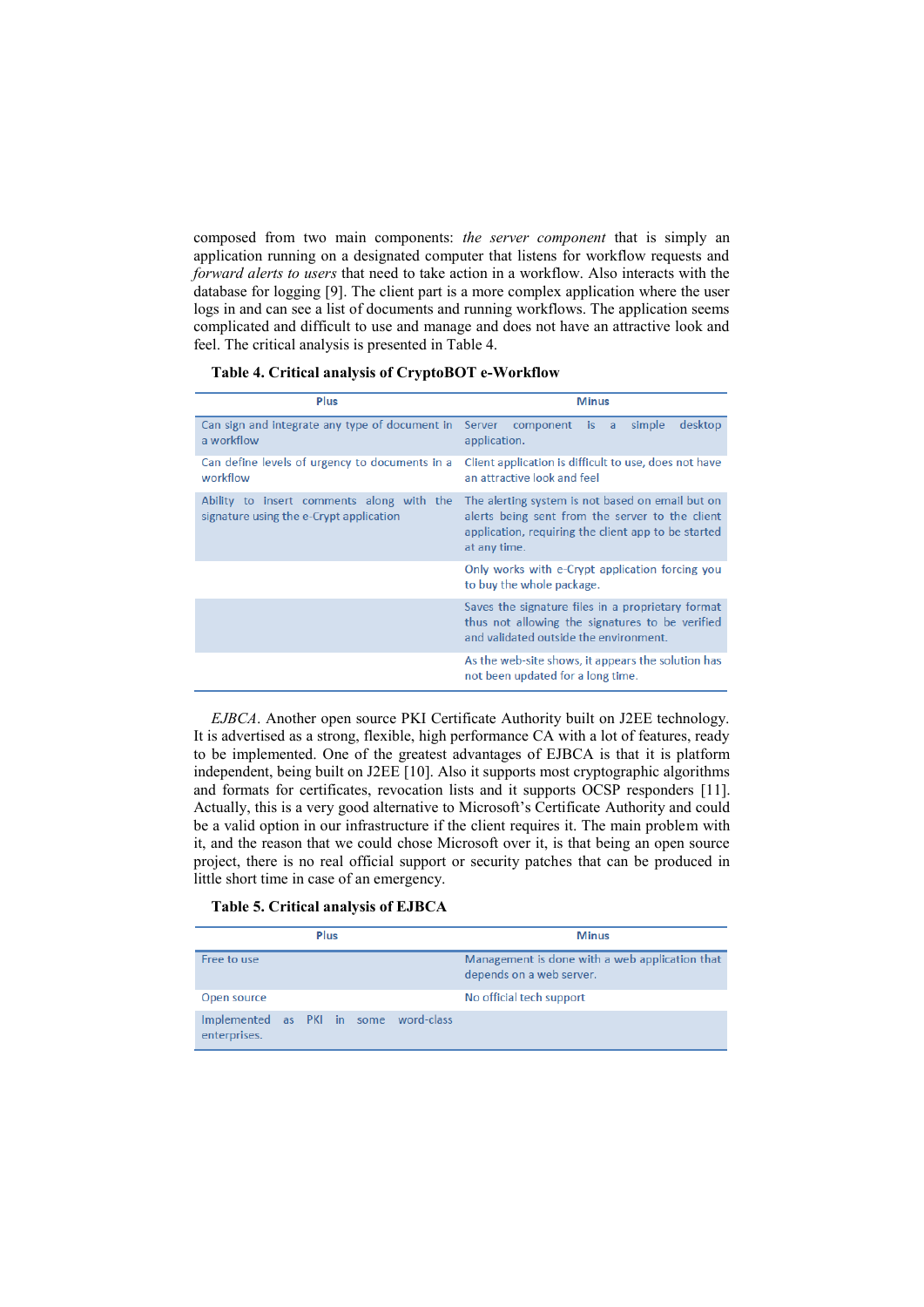## **3 Public Key Infrastructure Architecture**

In this section is presented the proposed PKI architecture including both the hardware structure, with network design and components, and the software that all relies on. The target market for this project is made up by medium-large companies or public institutions that need or want to upgrade their digital document handling capabilities by proving means to safely and securely process documents without printing them. No doubt that every deployment site has a computer network in place and most probably has a way of managing users and services in that network and it is likely that it uses an Active Directory to achieve that.

As stated above, the solution focuses on providing digital signatures and/or encryption to internal or external documents, thus there is only one scope for all certificates issued and only a few types of certificates to be issued. Considering this information the best architectural decision would be in favor of a two-tier Certification Authority (CA) architecture consisting of one Root (Self-Signed) CA and one Issuing (Subordinate) CA. The layer missing is the policy layer, which is encapsulated in the Root CA. Three-tier architecture would have had sense if different issuing policies were needed: Issuing certificates for employees for internal use such as domain authentication requires a different policy than issuing certificates for clients and internal staff for document signatures and communication, resulting in a 3-tier architecture with one policy CA for each scope. If dealing with a larger scale institution multiple Issuing CA's can be added to the PKI for load balancing or availability issues.

Certificate Services relies on Active Directory Domain Services (AD DS) [12] providing multiple services such as: storage of configuration information, certificate publishing, and policy and authentication base. Even though it is possible to deploy the PKI in a non AD environment (by using only stand-alone CAs) it s highly discouraged, as it lowers the security standards. Certificate Services will work on most AD environments.

If the client's network does not contain an AD then we will deploy a single-forest, single-domain AD based using 2 Domain Controllers (Main and Backup). However if the company already has an AD environment, there are several cases we need to take into consideration. The simplest situation is a one-forest, one-domain AD, in which we simply deploy our CAs in the existing domain. Next, for a single-forest, multidomain case, we need to decide, after consulting with the IT manager, where to deploy the CA. The most difficult scenario is the multi-forest, multi-domain AD, where we need to deploy one CA for each forest in the domain because the Enterprise CA cannot issue certificates to users outside the domain.

A very important point in the infrastructure's design is the physical foundation it has, the actual network that links all the systems and components together. The proposed network design consists of 3 separate sub-networks that define the modules described above. Security is the first and most important aspect when implementing the PKI (see Figure 1).

The attention has to be set on the CA network because it holds the most important piece of information: the Root Authority Private Key. The Root CA system is connected only to the Issuing CA (or CAs if more issuing CAs are used). The link is temporary and is used only when the Issuing CA has to renew the authority certificate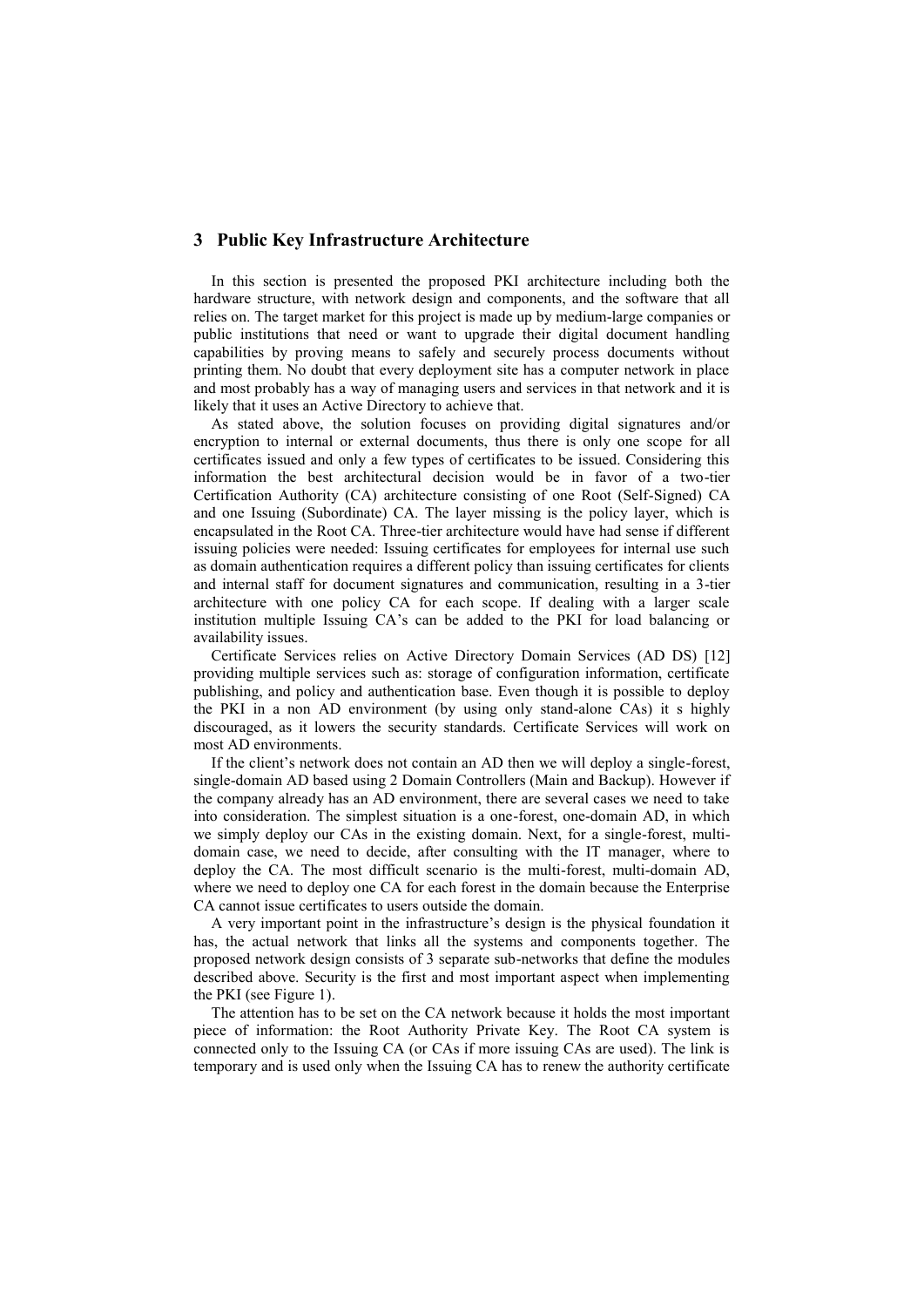or when the Root has to issue the Certificate Revocation Lists. Attached to the Root CA is the Hardware Security Module (HSM) [13], a piece of hardware specifically designed to safely store the Authority private key. The same module can be used for private key archiving, mandatory when the PKI is issuing encryption certificates. Other security measures regarding the Root CA range from disconnecting the server from the network to locking the physical machine locked in a safe, depending on the security needs of the particular implementation.



**Figure 1. Solution network design**

Along with the CA computers, the sub-network could contain an IIS driven webserver responsible with certificate and Certificate Revocation List (CRL) distribution and certificate enrollment. Most interesting task is the certificate web enrollment scenario. This allows certificate issuing using Microsoft provided API using a customizable web page. This feature is active and usable by default when deploying Issuing CA server. It is not uncommon that the IIS server to be installed on the same machine as the Issuing CA, but for some cases, the separate machine is recommended.

The entire sub-network is protected by a hardware firewall, blocking all incoming connections excepting certificate or certificate validation requests. Requests for certificate enrollment are permitted only from private hosts and only for the specific computer running web certificate enrollment. The firewall becomes a single point of failure in this scenario but problems resulted by a failure can easily be overcome. If the firewall fails, two important services cannot be fulfilled by the CA network: certificate enrollment, certificate validation and distribution. First problem is easily solved by manually issuing a certificate based on a certificate request file and using the integrated Certificate Services administration console available on the Issuing CA server. Access to certificate distribution and revocation lists can be quickly regained if 2 separate machines are used for the Issuing CA and IIS server, and it's done by simply connecting the IIS server directly in the domain network. However, make sure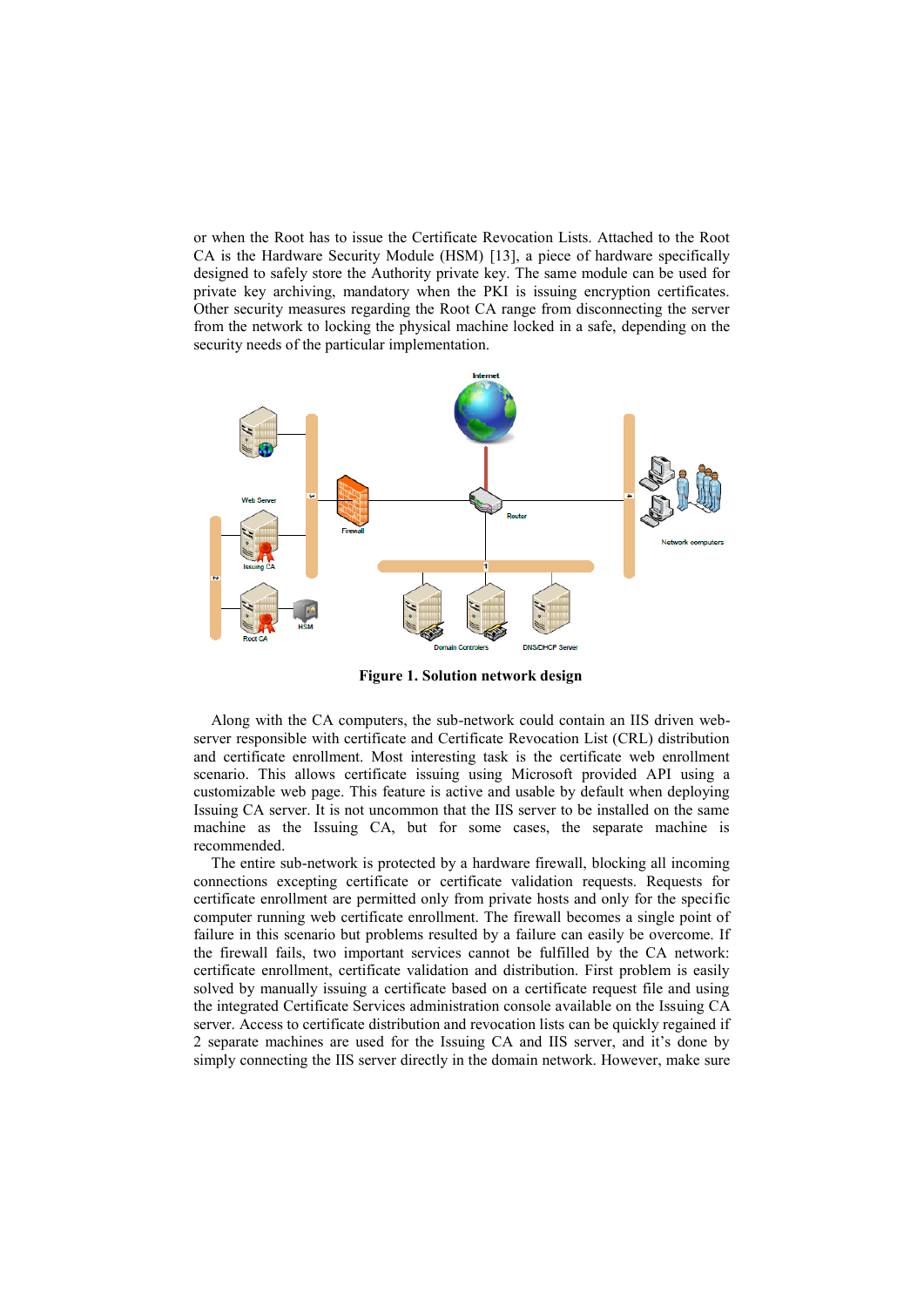to disable web enrollment (do not allow issuing certificates using web pages) while outside the protected network (see Figure 2).

If extreme security is needed, and if certificate issuing is not required to be realtime a different issuing method could be employed. This implies using a second web server, placed in the AD or services network, with the sole responsibility to receive the user requests for certificates, named Registration Authority (RA).

The users apply for a new certificate using the pages offered by the server. Upon completion, the server will create a certificate request and stores it. At specified time intervals, the Issuing CA polls the RA for the certificate requests, processes the requests internally and issues or denies the certificates. They are sent back to the RA and the users can pick up their certificates. The main advantage of this solution is that it offers further protection to the CA network by configuring the firewall to deny all packets originating from outside the CA network unless they are a response to a CA started connection.



**Figure 2. External enrollment method**

Main elements in the network are the Domain Controllers that make up the Active Directory environment. Using a single domain controller would create a very disruptive single point of failure, in a place where down-time is not acceptable as all security policies, user accounts, network services are provided by the domain controllers. The easiest and cheapest way to reduce the risk of failure in this area is creating and maintaining a second, backup domain controller. Other services such as DNS, which are required by AD, will be installed in the network, if not already present in the institution.

The proposed architecture and network design benefits from two main architectural characteristics: Modularity and Extensibility. It is modular as it can be easily integrated in any network design the client might have, and it's extensible because it allows for quick upgrades or additions to any component.

## **4 A pilot implementation**

Deploying the some of the basic components such as the domain controller, DNS server DHTP server or IIS server, from the proposed design is a common, if not trivial, task for all system administrators.

We propose an implementation totally based on Microsoft solutions. Before choosing it we carefully analyzed the pros and cons of it because this is a major architectural decision that would be hard to change.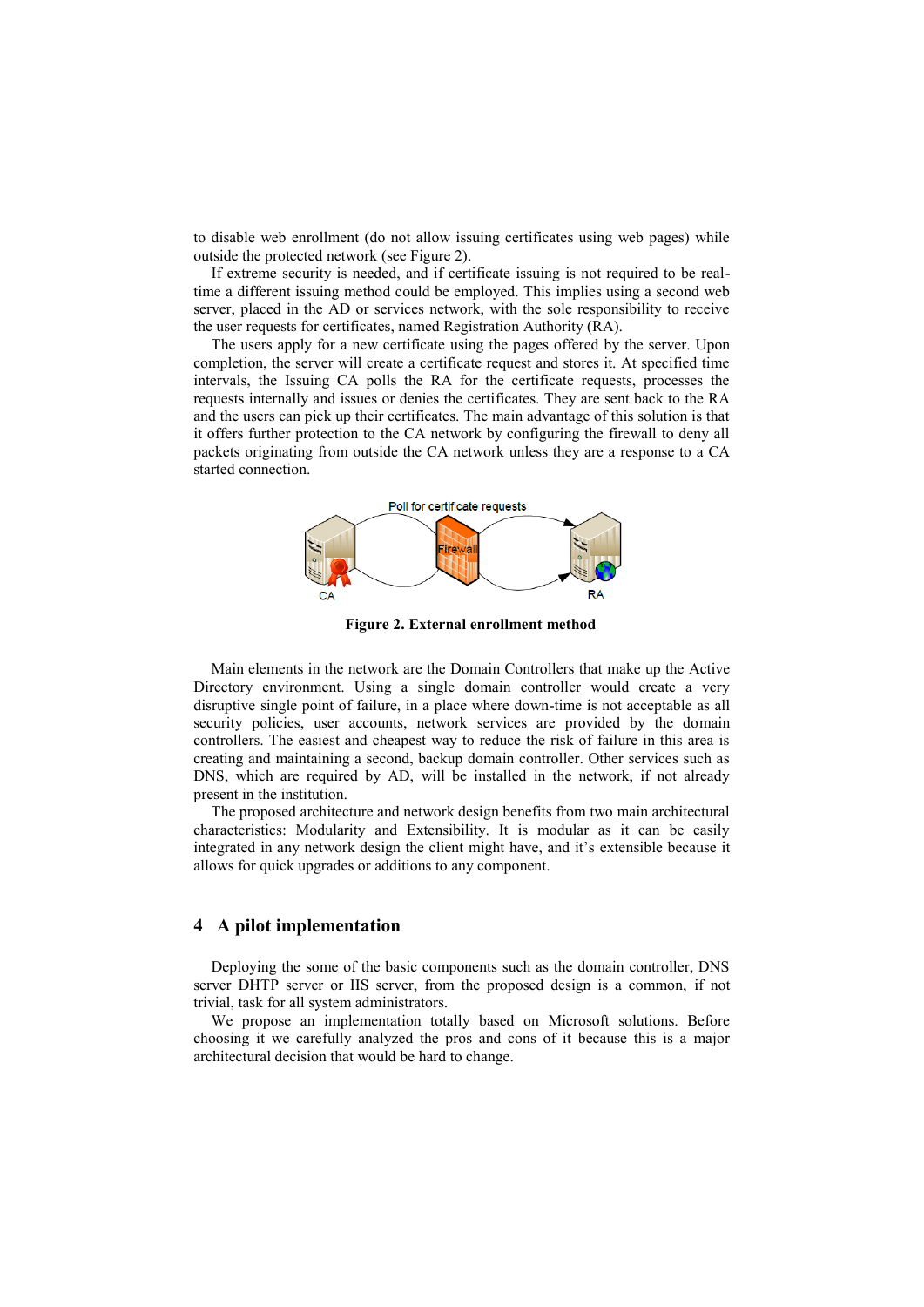The main disadvantage identified is that all components of the infrastructure are sealed (not open-source) and most of them require licensing (they are not free). On the other hand, being a security related project, it is important to keep up to date with any improvements or upgrades that appear in the field. Microsoft's constant development and upgrades of its products along with a high variety of good technical documentation are very good reasons to choose it. The good part about paying for it is that along with the product, you are also offered official support and guidance that can be extremely useful in emergency cases. Also the fact that a lot of companies use Microsoft technologies for they IT infrastructure made a decisive point in choosing Microsoft as a base for the infrastructure.

At the base of the PKI there is the "Certification Services" component from Windows 2003 Server. Certificate Services provides customizable services for issuing, managing and revoking digital certificates.

Even if it might seem like a trivial task, deploying a certificate authority requires several steps of planning and configuration even before installing begins. As the base operating system has been settled to Windows 2003 Server, we now know need to plan for the characteristics of the authority we are deploying.

After the installation is complete, we must check that everything is ok and complete the server's configuration by reviewing and updating registry information. All the steps for this configuration can be done via the CAs graphical interface, but using command line commands, enables building a batch that creates a good automation for a future configuration. The most important settings that are applied in this step are the CRL Distribution Points (CDP) and Authoritative Information Access (AIA) locations. The information will be added as an extension to every certificate issued by the Root CA, enabling end-applications using the certificate to locate the required information about the CRLs and parent Certificates. All commands are sent using the "certutil.exe" command line utility using the "–setreg" modifier.

```
certutil -setreg CA\CRLPublicationURLs
1:%windir%\system32\CertSrv\CertEnroll\%%3%%8%%9.crl
15:1dap:///CN=%%7%%8,CN=%%2,CN=CDP,CN=Public Key Services,CN=Services,%%6%%10
6:http://portal.cad-ca.net/crls/%%3%%8%%9.crl
certutil -setreg CA\CACertPublicationURLs
1:%windir%\system32\CertSrv\CertEnroll\%%1 %%3%%4.crt
3:1dap:///CN=%%7, CN=AIA, CN=Public Key Services, CN=Services, %%6%%11
2:http://portal.cad-ca.net/crls/%%3%%8%%9.crt
```
The commands above use define 3 locations for CDP and AIA parameters. Contents for each location is defined using a number resulted from binary representations of different types. The actual location address is defined after the ":" symbol and uses %x variables, which take their values according to the Certificate Services root certificate name and Active Directory names.

An Issuing certificate authority, unlike the Root Authority does not self-sign the base certificate. It uses a certificate signed by the parent authority (the Root CA in our case), thereby being granted the full trust of the Root authority.

The installation of the second and last CA server in out PKI, the Issuing CA consists of the same steps as the installation of the Root CA in consequence we not repeat them. There are however some subtle differences in the configuration process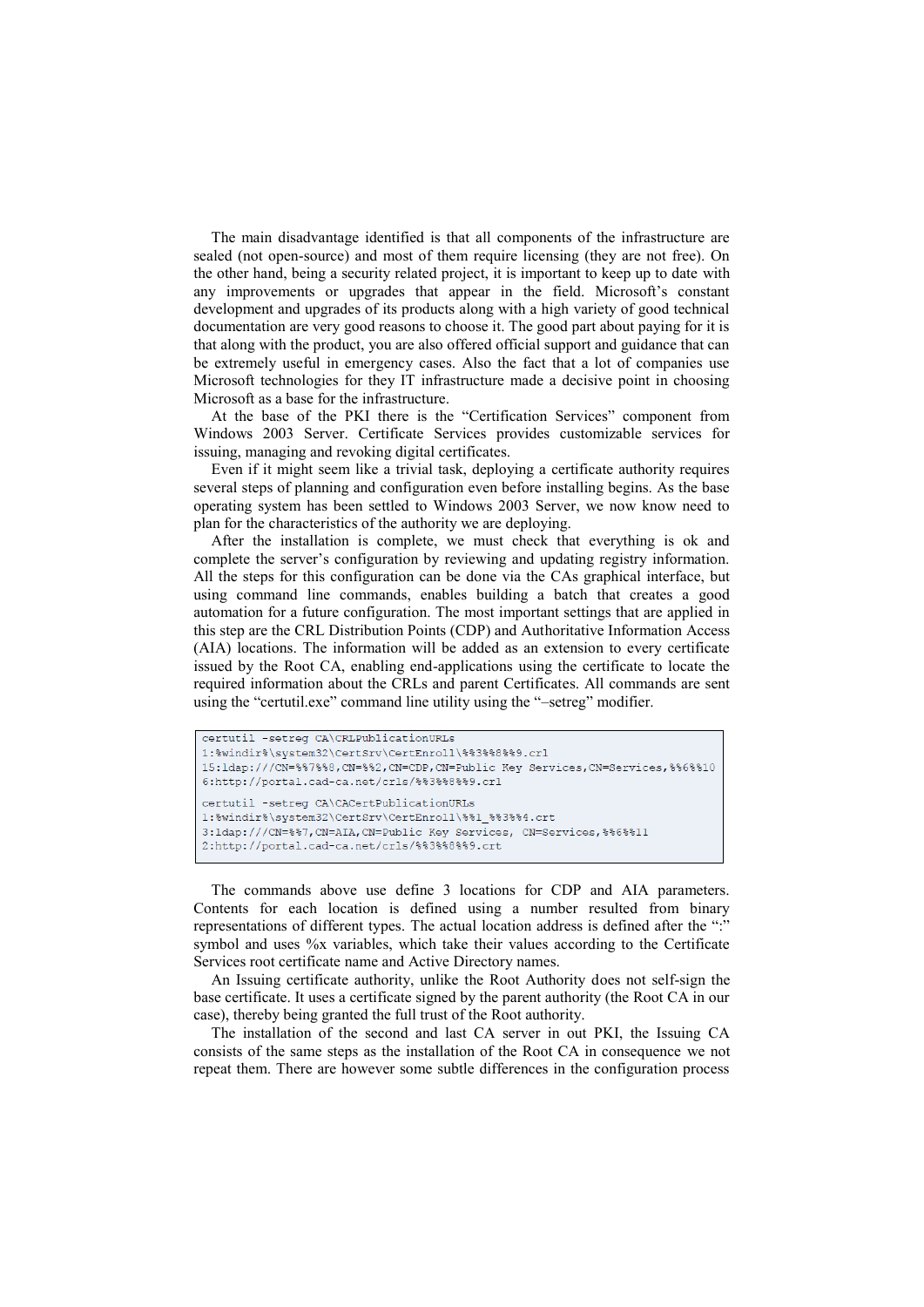that we highlight and most important there is an additional step required for finishing the installation.

Only one additional step required in the post-installation configuration, consisting in creating a script that issues the Certificate Revocation Lists and then deploys them to all CRL distribution points defined. Deployment to active directory is made automatically when issuing them so in our case we still need to make them available on the website as stated in the configuration. To manage this with a script we need a public share on the web server. With the share in place, the script would look like the one presented below:

```
certutil -crl
copy /y %windir%\system32\certsrv\certenroll\*.cr? C:\_CA-Services\CertROOT
copy /y %windir%\system32\certsrv\certenroll\*.cr? \\portal\certificates
```
After all configuring of the CA is finished; we can start to plan for managing it. A great tool to quickly asses the PKI status is "PKI Health" available on Windows 2003 Resource kit available for free download on Microsoft's site. After installing it, it can be run with the command "pkiview.msc" from the Run menu. A healthy PKI should look something like the picture below.

| Timpkiview - [Enterprise PKI\CAD Public Root CA\issuing]        |                      |               | $ \Box$ $\times$                                                      |
|-----------------------------------------------------------------|----------------------|---------------|-----------------------------------------------------------------------|
| i fin<br>File<br><b>Window</b><br>Help<br>Action<br><b>View</b> |                      |               | $-1$ $-1 \times$                                                      |
| 固<br>良<br>五田<br>曾<br>圃<br>⇔<br>⇒                                |                      |               |                                                                       |
| <b>Ex</b><br><b>Enterprise PKI</b>                              | Name                 | <b>Status</b> | Location                                                              |
| 白·图 CAD Public Root CA                                          | CA Cortificate       | OK            |                                                                       |
| <b>Red</b> issuing                                              | AIA Location #1      | OK            | ldap:///CN=issuing.CN=AIA,CN=Publc%20Key%20Services,CN=Set            |
|                                                                 | AIA Location #2      | OK            | http://portal.cad-ca.net/certificates/IssuingCA.cad-ca.net_issuing.or |
|                                                                 | CDP Location #1      | OK            | ldap:///CN=issuing.CN=IssuingCA.CN=CDP.CN=Public%20Key%205            |
|                                                                 | DeltaCRL Location #1 | OK            | ldap:///CN-issuing.CN-IssuingCA.CN-CDP.CN-Public%20Key%209            |
|                                                                 | DebaCRL Location #2  | $\alpha$      | http://portal.cad-ca.net/certificates/issuing+.crl                    |
|                                                                 | CDP Location #2      | OK            | http://portal.cad-ca.net/certificates/issuing.crl                     |
|                                                                 |                      |               |                                                                       |
|                                                                 |                      |               |                                                                       |
|                                                                 |                      |               |                                                                       |

The application verifies if all the CA's in the organizations are working properly and if all CRL files are available at each location specified.

Another issue to be taken care of is configuring the CA for key archival in case of issuing certificates for key agreement purpose (data encryption). This is important because a lost private key will render all encrypted documents useless because there is no other way to decrypt them. In order to activate key archival, you need to create a Key Archival template, a Key Archival Manager and issue a certificate. The certificate is then set as Key archival certificate for the issuing CA enabling users who request encryption certificates to apply for key archival.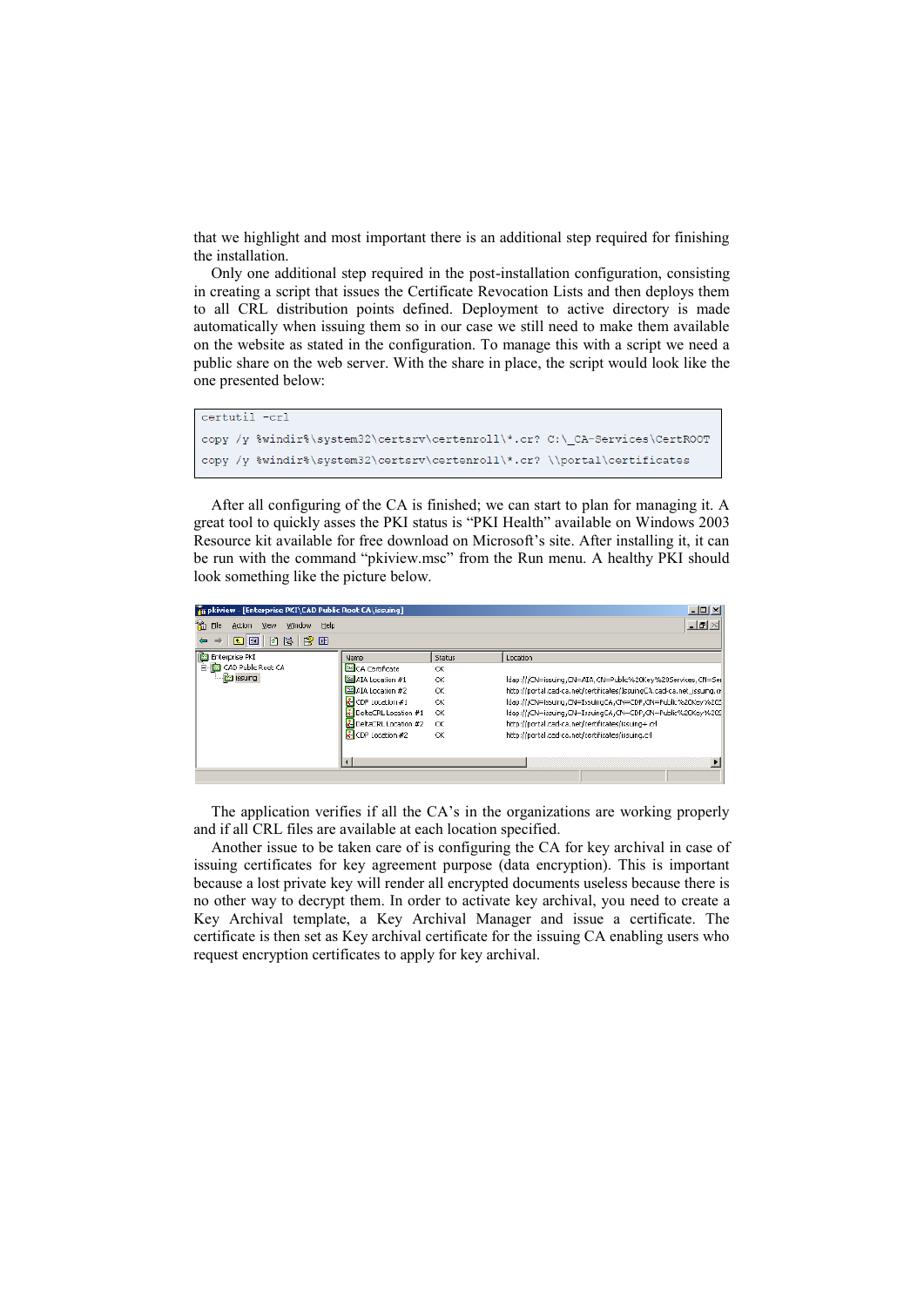## **5 Open issues**

For Digital Certificate Management the open issues refer to main possible extensions of our application.

*Security updates and improvements*

Security is a sensitive matter and has to be treated with care. For the PKI area, improving the security policies for the CA basic functions, writing and maintain the practices to be followed in any situations should be under constant watch.

#### *Better key archival methodology*

When a PKI starts issuing certificates for encryption purposes it is mandatory that proper private key archival to be set up. The PKI currently employs basic key archival for those certificates but this is a certain area that could be improved.

#### *Add OCSP responder support*

The PKI currently relies on CRL for certificate status distribution which has some major disadvantages. Adding OSCP support would greatly improve this area. A good option to take into account could be the migration of the Issuing CA to Windows Server 2008 that has an integrated OCSP responder.

#### *Analyze migration of Certificate Services to Windows 2008*

The reasons of choosing Microsoft's platform for the PKI implementation is represented by the good support and updates provided. So, migrating to the latest version of Certificate Services would be the normal course of action. We already have the first white ball to Windows 2008 in the matter of the default OCSP responder but before making this important step all scenarios must be carefully analyzed.

#### *Implement customized portal to issue certificates online*

Issuing certificates online is a good feature of the current solution. But, the default user interface enabling the online certificate issuing could use a nice redesign so creating a new web-site, maybe integrated in the SharePoint portal could be a good future improvement point.

## *Automatic CRL issuing and distribution batch*

The PKI administrator is now responsible with issuing the CRL certificates every time they are close to expiration and publish them to all CDP locations. The job is already half automated in the fact that all the operations are gathered in a command batch. To make it complete, a time schedule component should be added to the batch in order to remove all human factor from the equation. Having expired CRL's will cause all certificate validation to throw an error, stating that they cannot evaluate the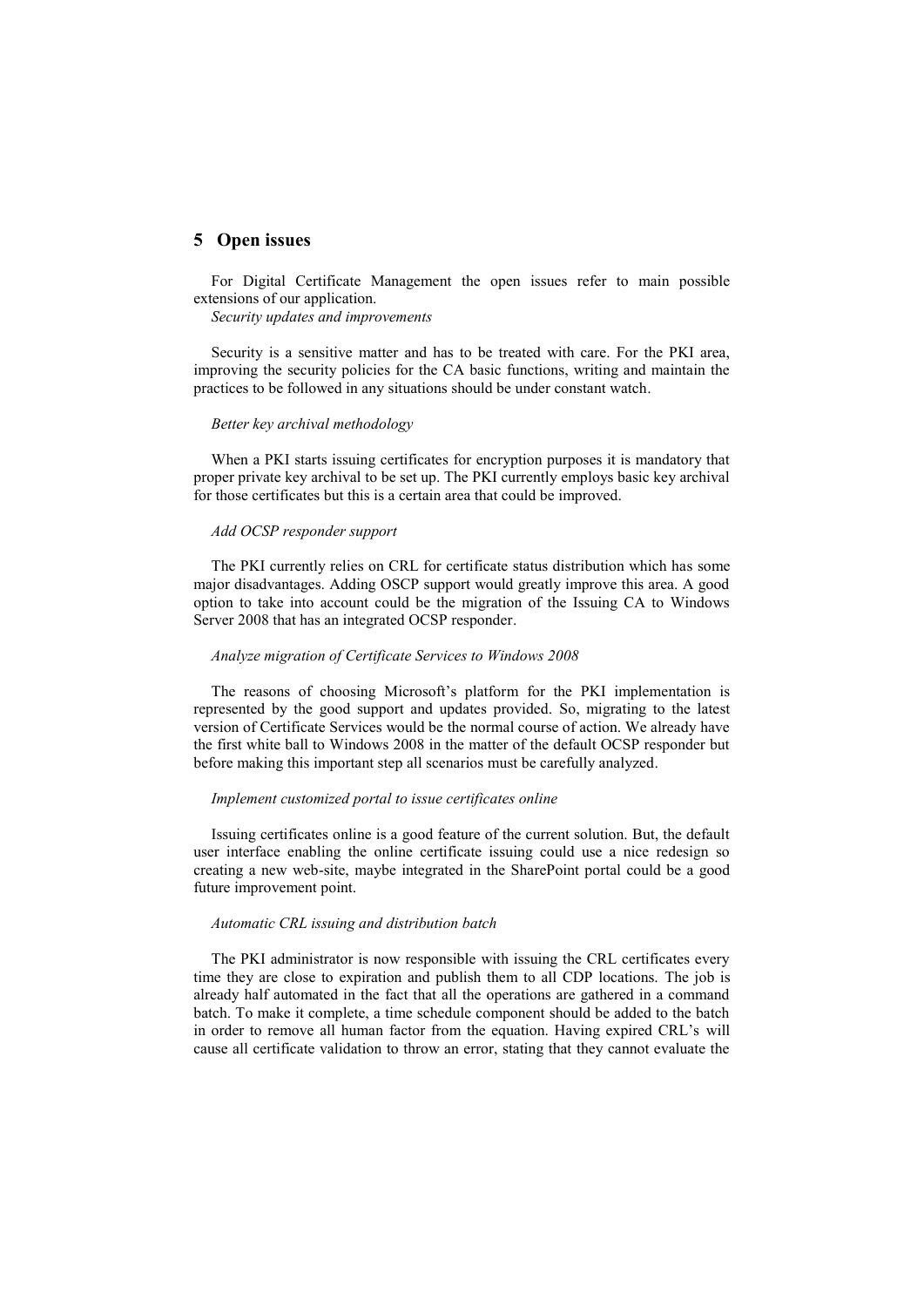certificate's validity, so the problem of always issuing timely CRL's is almost of critical importance.

## **6 Conclusions**

We presented in this paper a solution that enables easier management of the digital documents library and eases the common document workflows. This solution can be used for public administration institution and for business environment. The document workflows in public administration are complex and the documents need to be filled out and signed are always around us and often can cause problems and delays when poorly managed.

The proposed solution eliminates all the inconvenient of the document workflows helped by the document library and workflows, while keeping the security part, now represented by hand signatures with the implementation of the digital signatures.

We consider that implementing the solution in a public institution would greatly improve the quality of services offered by eliminating the high waiting times for signatures and validations that increases dramatically with the number of people involved. Also, the project could improve document travel times, rendering document mailing useless in the same time as winning points for being a green project because it reduces the paper consumption.

The main benefit it brings to the client is that it automates the signing and approval process to any kind of document it uses inside or outside the company. The signature system allows signing on multiple levels (counter-signatures) and multiple signatures per level (co-signatures) for perfectly mimicking a plain document.

The future work can be oriented on security updates and improvements, better key archival methodology, analyze of migration to Certificate Services in Windows 2008, and implement customized portal to issue certificates online.

## **Acknowledgments**

The research presented in this paper is supported by E-CAESAR, Centre for Advanced Studies on Electronic Services (http://www.e-caesar.eu), as a part of the project *EU-Services Directive for Romania - Point of Single Contact*.

## **References**

- 1. Price, G. 2006. Public Key Infrastructures: A research agenda. *J. Comput. Secur.* 14, 5 (Sep. 2006), 391-417.
- 2. Bou Diab, W., Tohme, S., and Bassil, C. 2007. Critical VPN security analysis and new approach for securing VOIP communications over VPN networks. In *Proceedings of the 3rd ACM Workshop on Wireless Multimedia Networking*